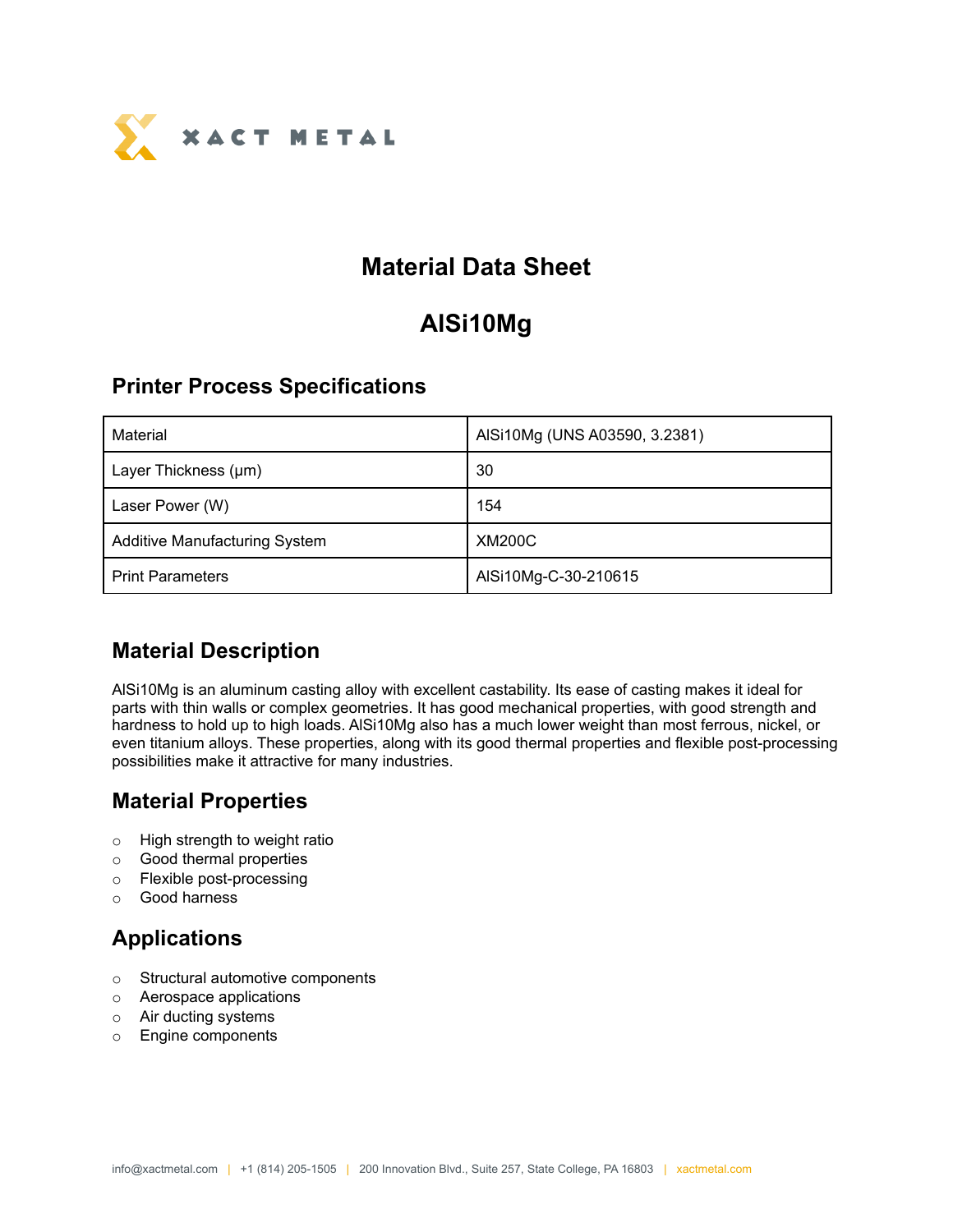

#### **General Wrought Material Data** (1)

| Density [g/cc]                                                       | 2.67          |
|----------------------------------------------------------------------|---------------|
| Thermal Conductivity [W/m*K]                                         | 170           |
| Melting Range [°C]                                                   | 570           |
| Coefficient of Thermal Expansion (0 to 100 °C)<br>$ K^{\wedge} - 1 $ | $2.0x10^{-5}$ |

(1) From Zare Materials

### **Chemical Composition** (2)

| <b>Element</b> | Mass %        |
|----------------|---------------|
| $\mathsf{A}$   | Balance       |
| Si             | $9.0 - 11.0$  |
| Mg             | $0.20 - 0.45$ |
| Fe             | 0.55 Max      |
| Mn             | $0.1$ Max     |
| Cu             | $0.1$ Max     |
| Sn             | $0.1$ Max     |
| Zn             | $0.1$ Max     |
| Ni             | $0.1$ Max     |
| Pb             | $0.1$ Max     |
| Ti             | 0.15 Max      |

<sup>(2)</sup> From IMR Metal Powder Technologies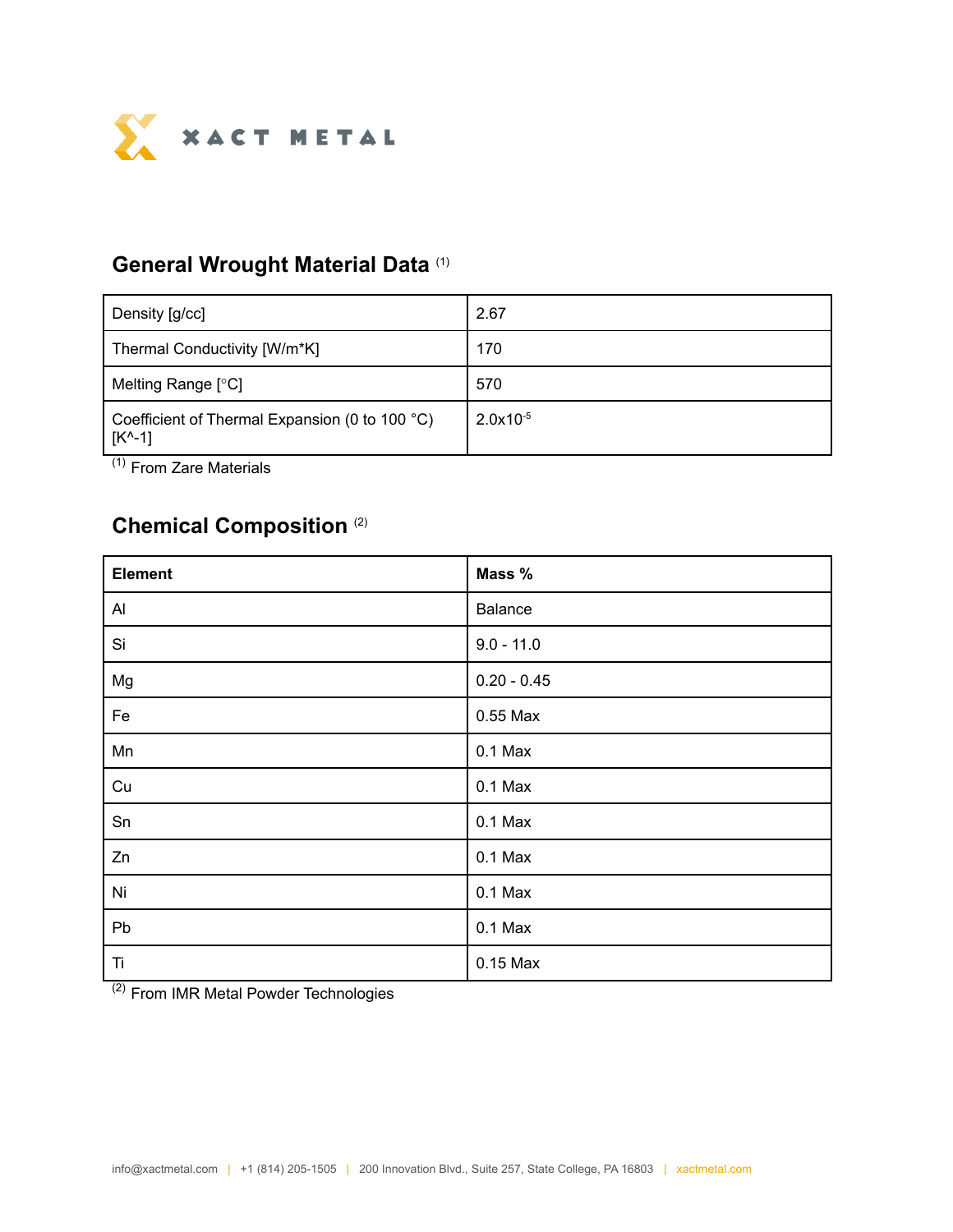

### **Heat Treatment**

Testing samples were stress relieved at 200 °C for 2 hours and air cooled.

## **Mechanical Properties**

|                                                     | <b>Mean Value</b> | <b>Standard Deviation</b> |  |
|-----------------------------------------------------|-------------------|---------------------------|--|
| <b>Component Density [g/cc]</b>                     | 2.66              |                           |  |
| <b>Percentage of Theoretical</b><br>density         | 99.6%             |                           |  |
| <b>Ultimate Tensile Strength</b><br>(UTS) - ASTM E8 |                   |                           |  |
| Horizontal (XY) [ksi (MPa)]                         | 46.9 (323)        | 0.440(3.03)               |  |
| Vertical (Z) [ksi (MPa)]                            | 37.0 (255)        | 0.793(5.47)               |  |
| <b>Yield Strength - ASTM E8</b>                     |                   |                           |  |
| Horizontal (XY) [ksi (MPa)]                         | 27.7 (191)        | 0.173(1.19)               |  |
| Vertical (Z) [ksi (MPa)]                            | 21.9(151)         | 0.670(4.62)               |  |
| <b>Elongation at Break - ASTM E8</b>                |                   |                           |  |
| Horizontal (XY)                                     | 6.57              | 0.06                      |  |
| Vertical (Z)                                        | 3.85              | 0.75                      |  |
| Hardness (Rockwell) - ASTM<br>E <sub>18</sub>       | <b>51 HRB</b>     | 1.0 HRB                   |  |